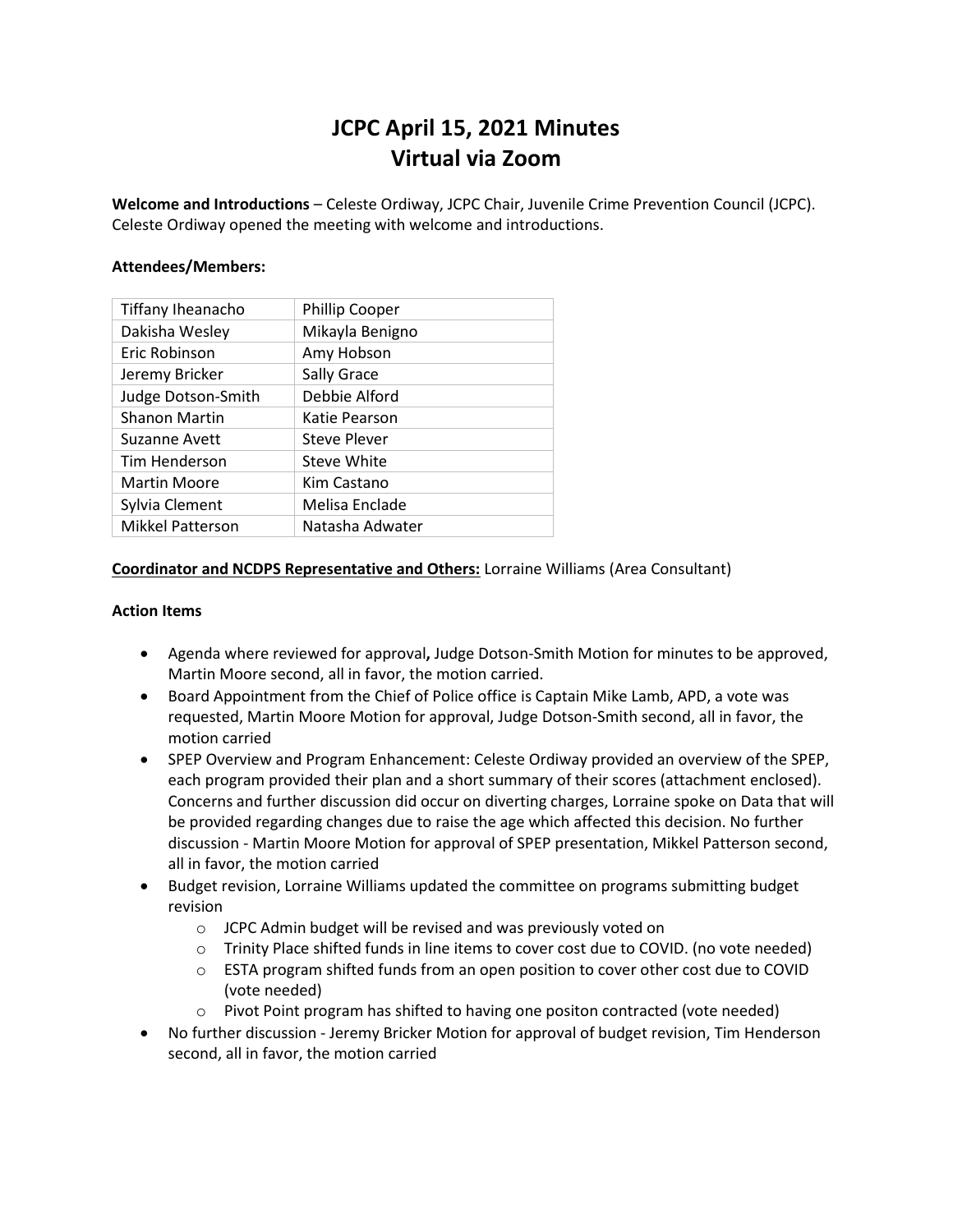Upcoming Juvenile Justice virtual training on April 22; Lorraine will be forwarding invitation for all those interested

### **Allocation Committee Updates Martin Moore Martin Moore Martin Moore**

• Regina position is in the process of being filled

- Allocation meeting will be held on April 28, Folders will be ready for pick up and if anyone needs assistance with pick up please reach out to Martin Moore
- Quorum has been meet, but if any other board member are available please reach out to Martin Moore
- Further discussion was held on time of meeting, and going over the folders before meeting to ensure all information is reviewed before meeting.

## **NCDPS Court Juvenile Justice Updates Sylvia Clement, Chief Court Counselor**

- Number are still low
- Still going through interviews for supervisor position as well as other staff positions
- No more updates

Due to time restrain Kids at Work will present at Junes meeting.

# **Public Comment/Announcements**

- Tiffany inform JCPC that REI slots were available for May 2 & 3 from 8-5 please reach out if interested.
- Upcoming New Members Orientation if interested please reach out to Tiffany or Lorraine
- February minutes will be approved at Junes meeting.

Motion for meeting to adjourn; Natasha Adwater motioned and Martin Moore second the motion.

### **Meeting adjourned**

### **Area Consultant Updates Lorraine Williams**

# **Program Updates (Kids at Work) Kimberly Castano/ Mikayla Benigno**